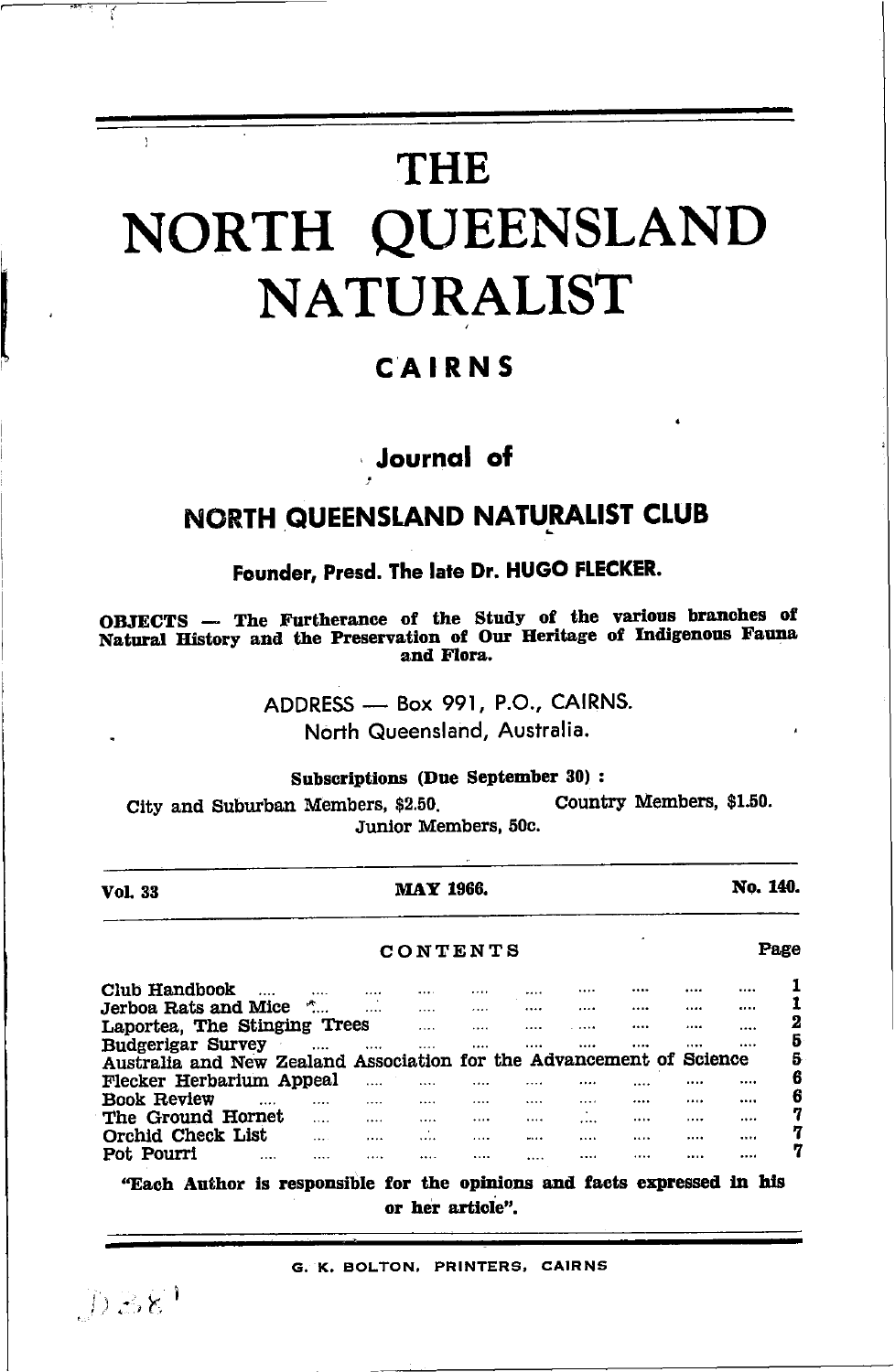#### NORTH QUEENSLAND NATURALIST

Club Officers - September 30, 1965 to September 30, 1966

President: A. J. CASSELS, Esq.

Hon. Treasurer : Mrs. M. MEARS. Hon. Secretary : Mrs. M. L. CASSELS. Editor: Miss J. MORRIS.

## CLUB HANDBOOKS

| Check List of North Queensland Orchids, 1964 (in course of Revision). |  |  |  |  |  |  |  |  |  |  |  |
|-----------------------------------------------------------------------|--|--|--|--|--|--|--|--|--|--|--|
|                                                                       |  |  |  |  |  |  |  |  |  |  |  |
|                                                                       |  |  |  |  |  |  |  |  |  |  |  |
| List of Birds Occuring in North Queensland        20c                 |  |  |  |  |  |  |  |  |  |  |  |
|                                                                       |  |  |  |  |  |  |  |  |  |  |  |
|                                                                       |  |  |  |  |  |  |  |  |  |  |  |
|                                                                       |  |  |  |  |  |  |  |  |  |  |  |
| (Dhis Postage)                                                        |  |  |  |  |  |  |  |  |  |  |  |

## JERBOA RATS AND MICE

I wonder how many bush people have seen a jerboa rat or a jerboa mouse. or even know of their existence here?

The one and only jerboa mouse that I ever saw was at Quaamaa, South Coast, N.S.W. It was on our dairy farm there, when I was 4 years old. I was standing near an old decayed tree stump, when, from a hole in the ground where a root had rotted away, the image of a fairy-like kangaroo energed. After taking five or six hops it sat up and sniffed the air suspicious-<br>ly. I had frozen into immobility, so, after a careful scouting, it must have concluded that I was harmless.

When, later, I told some of my own age group about the little creature no bigger than a mouse that hopped like a kangaroo, I was laughed to scorn.

"Garn", said one, "there ain't any animal like that!"

Many years later, here at Ingleburn, I came in contact with the jerboa rat. In this case also, it was just a brief glimpse on my part and a hasty retreat on the part of the rats.

On one side of the fowl run at the bottom of our block, I built a small fowl house and paved the floor with bricks to raise it above water level during heavy rain. After a time I noticed that tunnels had been excavated under the bricks and in some cases extended outside the shed into the main fowl run. I could follow the course of the tunnels because holes to the surface had been made at intervals between the bricks and outside where they extended into the yard. These were evidently made for ventilation or observation, perhaps both. Looking down into them I often caught glimpses of shadowy forms and gleaming eyes.

Going down one evening later than usual, in bright moonlight, to shut the fowl-house door, I came upon a group of about six of these rats. They were on the short grass under the clothes-line but were the next instant hurtling in all directions, in leaps easily three feet high and much farther along the ground.

Not long after this happened we had a heavy flood, the water rose above the bricks, and these interesting creatures were not seen around here any more. V. C. JAGGERS.

Page 1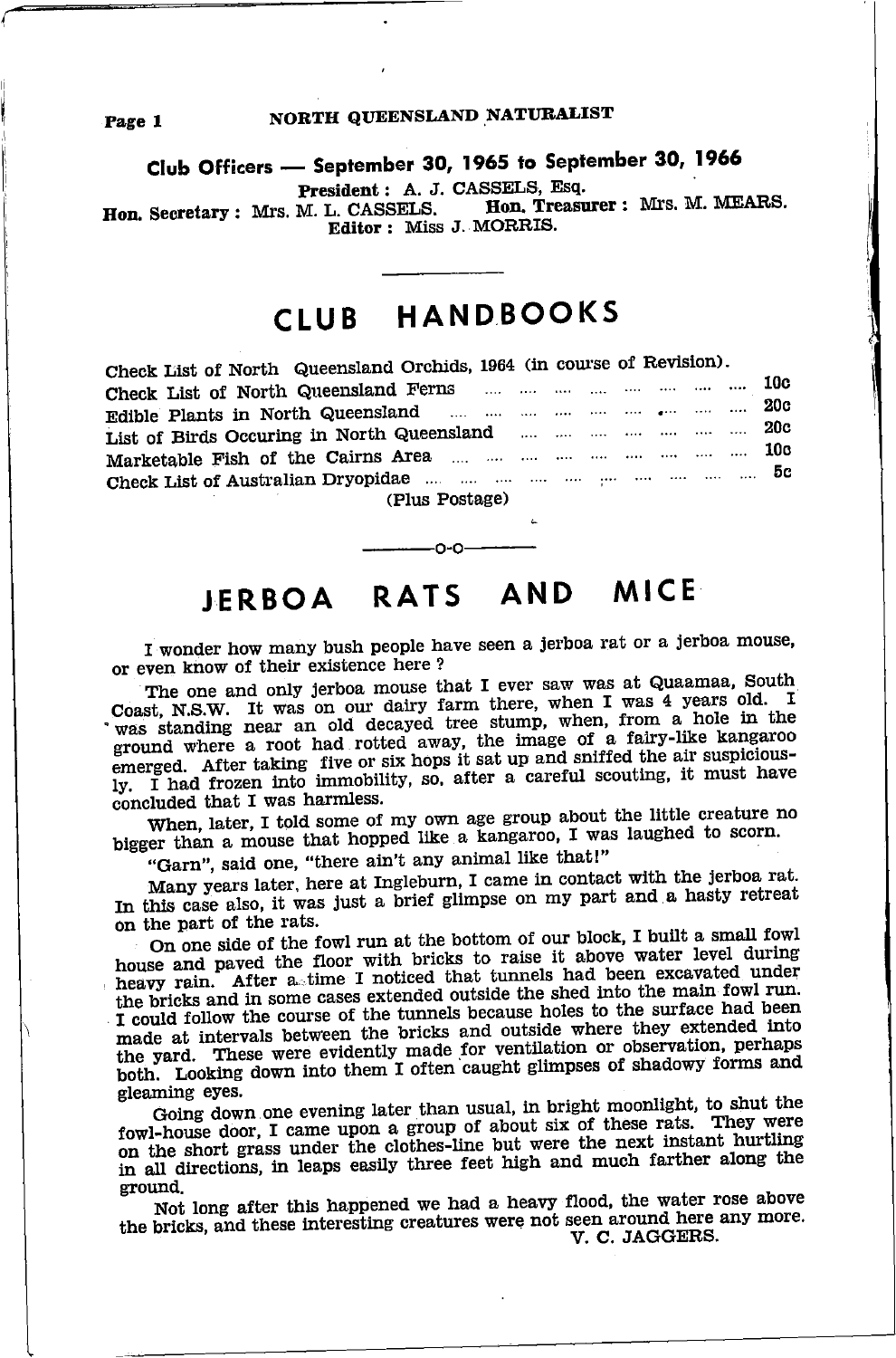#### THE STINGING TREES LAPORTEA.

### R. G. GILLIS and A. S. WRIGHT

Australian Defence Scientific Service, Department of (Contribution from Supply, Defence Standards Laboratories, Maribyrnong, Victoria.)

The genus Laportea has a long history and an unenviable reputation as one of the worst of the Urticaceae, a family containing many stinging plants. Generally three Australian species are listed : Lgigas, the giant stinging-tree which can grow to more than 100 feet in suitable positions; L. photiniphylla, the shiny-leaf stinging tree not so tall as Lgigas; and L. moroides, "Gympie bush". (Fig. 1) a tall shrub with leaves generally having more "hairs" than the other species; it has the reputation of being the worst stinger in the family. Everist (1) also distinguishes **L**, cordifolia, the "stinging bush".<br>There are related species in other countries. Ito (2) refers to **L**, pterostigma which is found in South Formosa and has the local name "chiao-jeu-kou", which he translates as "man-biting-dog". He also mentions L. crenulata<br>which is found in Eastern India. Keele and Armstrong record a fatal stinging by L. condata in New Guinea, and another fatal stinging by the related Urtica ferox (Maori name "onga onga") occurred in North Island, New Zealand at Christmas 1961, when a youth died after being stung while pig shooting at night near Dannevirke.



### FIG. 1 - Laportea moroides - Iron Range, N.Q.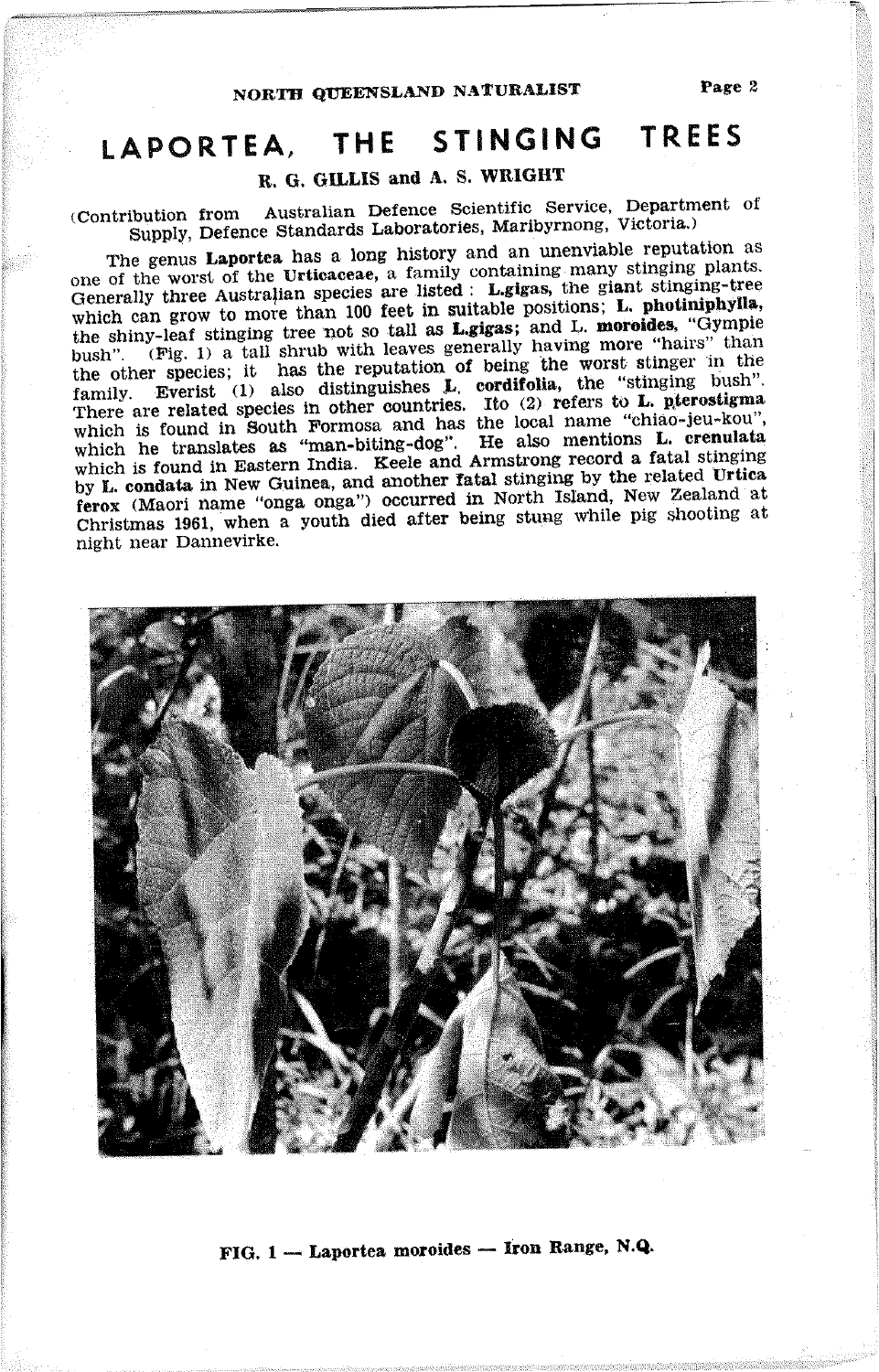A serious accident happened in June 1961 in the Blue Mountains west of Sydney, N.S.W. (3). Mr. Bernard Peach, an experienced bushwalker, stumbled through a patch of Laportea in poor visibility while coming down Guouogang Pit a steep ravine on the side of Mt. Guouogang. He was seriously disabled and unable to proceed, but was easily found by a search party; as a good bushwalker should, he had kept to his planned route which others knew.

Mr. Peach reported that the leaves which stung him were purple. This aroused some curiosity, and a party returned to the spot to investigate. It turned out that Guouogang Pit contains a dense pocket of rain forest and the sting was indeed caused by second growth L. gigas which had a fungus on its leaves that caused the unusual colour. Specimens were identified at the Royal Botanic Gardens, Sydney, by Mr. Anderson and his staff.

Subsequent investigation showed that Laportea is not uncommon in north-east-facing gullies in the mountains of New South Wales. There is a patch of L. gigas at Burning Palms in the National Park south of Sydney, and another at Mt. Keira near Wollongong. There was once a good specimen in the Sydney Botanic Gardens. It was reluctantly removed after a lot of trouble with schoolboys.

In all species the leaves are covered with stiff spines or 'hairs'. These are of two types, one short and stout and the other with a bulb on the base and a long hollow shaft (Fig. 2). The tip is closed off and the bulb contains the active material in solution. When it contacts the skin the tip is broken



#### FIG. 2 - Close up of "hairs" on L. gigas.

#### Page 3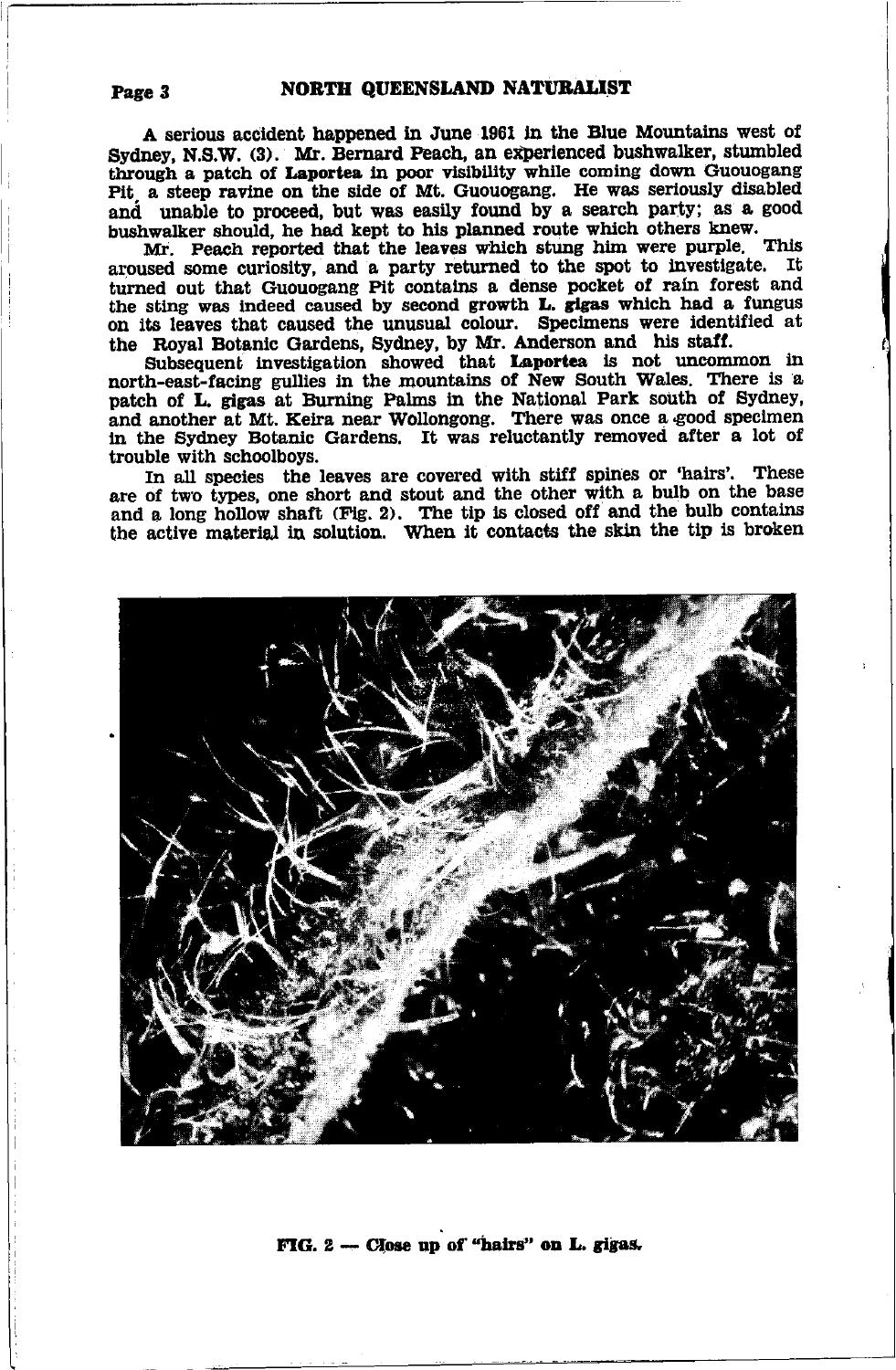and becomes effectively a hypodermic needle ready to perform a subcutaneous injection. The spines are amorphous silica, and this has been confirmed at D.S.L. by chemical analysis and X-ray diffraction.

The active principle causing the sting is frequently stated to be formic acid. This assertion is based on the work of Petrie (4) who demonstrated the presence of both the free acid and its salts. It is unlikely that the formic acid could produce so severe or so prolonged a pain on subcutaneous injection. Dry specimens of Laportea in the Brisbane Herbarium which could hardly now contain formic acid, are still active although 60 years old. Petrie worked on whole leaves, and because he overlooked the presence of nitrates, his material balances were misleading and his estimates of formic and acetic acids are unreliable.

Biochemists working on the problem have demonstrated by biological and pharmacological methods the presence of substances with activities like those of acetylcholine, histamine and/or 5-hydroxytryptamine. These three substances all cause intense pain, swelling and inflammation on subcutaneous injection, and are reported to be present in many insect stings (5). Using biological techniques, Lindigkeit and Jung (6) and Robertson and Macfarlane (7) have shown the presence in Laportes of substances having all three kinds of activity. This is in general agreement with the work of Collier and Cheshire on Urtica dioica (8), of Emmelin and Feldberg on U. urens (9) and of Pilgrim on U. ferox (10).

However both Lindigkeit and Jung (6) and Robertson and Macfarlane (7) consider that the real stinging principle is an unidentified material. This they have established by either blocking the effects of the acetylcholine and histamine or by removing them from hair extracts. The active agent does not appear to be an enzyme, glucoside protein or alkaloid. It has a mole cular weight of 1000 or more, is soluble in ether, and is stable to boiling water for 10 minutes but boiling in hydrochloric acid for one hour abolishes its activity. Robertson and Macfarlane suggest that it could be a polysaccharide but this has not been confirmed in any way.

At Defence Standards Laboratories, our interest in the problem was first' kindled by the Australian Army authorities in Queensland, and later by the North Queensland Logging Association. We have spent much time trying to confirm the presence of acetylcholine, histamine or hydroxytryptamine by purely chemical and non-biological methods. Our results so far indicate that the active constituents are not precisely these compounds, but could be related to them. In any case, they are low molecular weight substances, nonvolatile and reasonably stable to heat.

One previously unreported observation we have made is that the leaves and leaf stems contain nitrate, which was isolated and identified as potassium The content varies according to the soil type and season, but as nitrate. much as 0.7 per cent has been found. Laportea leaves would therefore be toxic to stock (if they could eat them without going mad with pain from the sting) because nitrate is reduced to nitrite in the rumen and causes methae-In this way nitrate-containing weeds have often caused moglobinaemia. havoc with sheep.

The literature contains an extensive list of suggested treatments for Laportea sting, none of which seems to have any scientific basis. Suggestions range from rubbing on the sap from directly beneath Laportea bark or the juice of cunjevoi (Alocasia macrorhiza), to covering the sting area with sticking plaster and ripping it off again. This last has some justification as a means of removing broken spines from the skin — they undoubtedly add to the irritation. Regrettably, no really satisfactory treatment can be recommended at present, either scientific or empiric.

There are several points of interest in the literature which merit further investigation. Ito (2) quotes a passage from the "Gardeners' Chronicle" which asserts that stinging trees give warning of their presence by a disagreeable odour. This has not been our experience but deserves further ex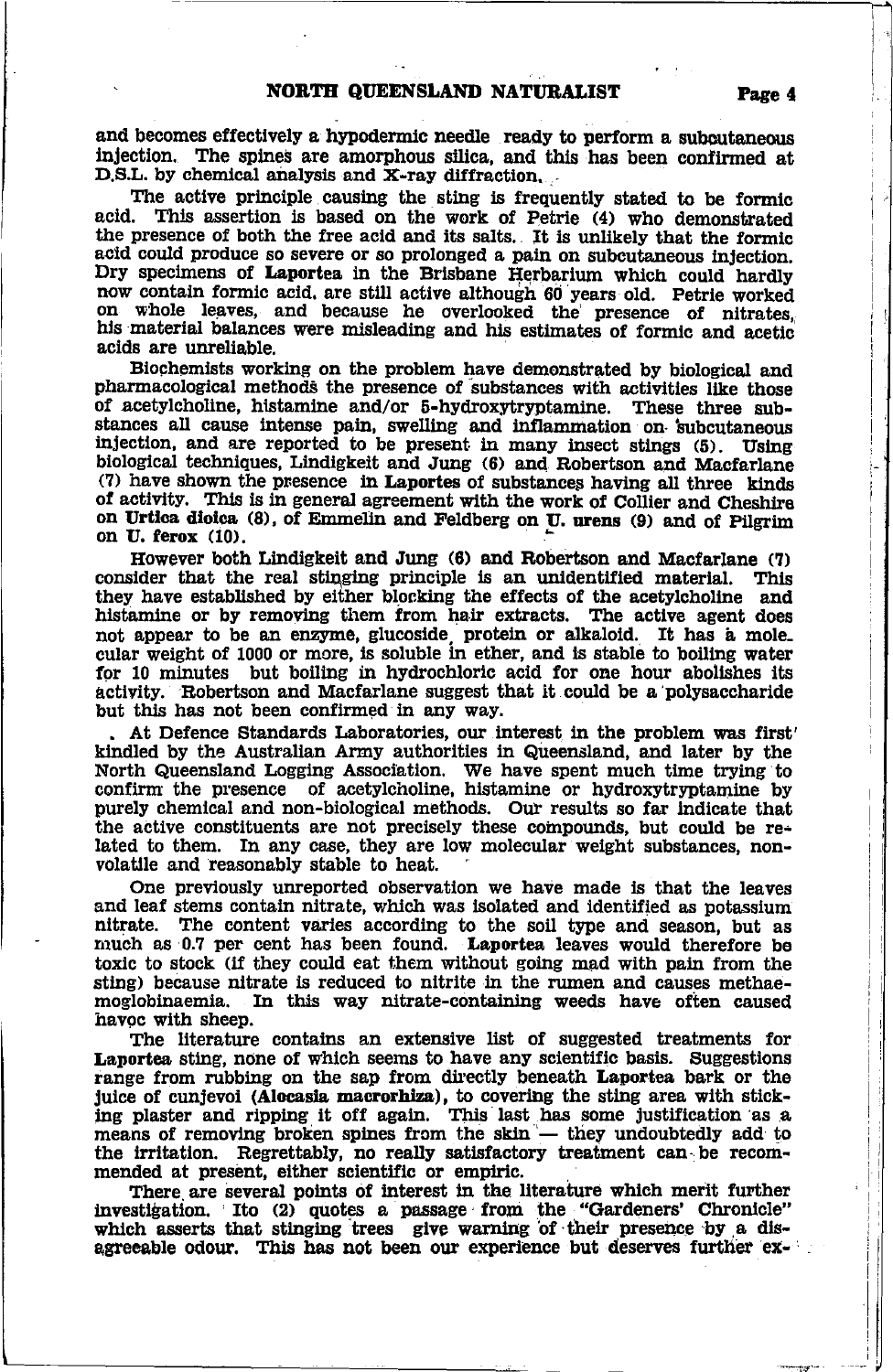Page 5

amination. The dried leaves when powdered have a strong sternutatory (sneeze-producing) effect.

The chemists at Defence Standards Laboratories who have been working on Laportea and related problems intend to continue their studies. It is hoped that by combining some of the newer techniques for separating very small quantities of pure compounds with a recent method of assaying painproduction (11), a successful identification of the active constituents can be made.

This paper is published by permission of the Chief Scientist, Australian Defence Scientific Service, Department of Supply Melbourne, Victoria, Australia.

#### REFERENCES.

- 1. EVERIST, S. L., Proc. Roy. Soc. Qld., 74, 1 (1964).
- 2. ITO, T., Nature, 86, 8 (1911).
- 3. PEACH, B., Australian Outdoors, June 1962, p.24.
- 4. PETRIE, J. M., Proc. Linn. Soc. N.S.W., 31, 530 (1906).
- 5. KEELE, C. A. New Scientist, 21 February, 1963, p. 396.
- 6. LINDIGKEIT, R., and JUNG, F., Pharmazie, 8, 78 (1953).
- 7. ROBERTSON, P. A., and MACFARLANE, W. V., Austral. J. Biol. Med. Sci., 35, 381 (1957).
- 8. COLLIER, H. O. J., and CHESHER, G. B., Brit. J. Pharmacol. Chemotherapy, 11, 186 (1956).
- 9. EMMELIN, N., and FELDBERG, W., J. Physiol., 106, 440 (1947).
- 10. PILGRIM, R. L. C., Proc. Roy. Soc. London, B151, 48 (1960).
- 11. KEELE, C. A., and ARMSTRONG, D., "Substances producing pain and itch", Arnold London, 1964.

### **BUDGERIGAR SURVEY.**

-റ-റ-

In connection with a research project investigating adaption of birds to the desert environment, I am making a survey of nomadic behaviour of the Budgerigar.

I would like to ask the help of any member who has personal records or knows of literature records of either  $-$  (a) breeding congresses of these birds, i.e., more or less high density breeding associations surrounded mainly by areas of little or no breeding, or (b) large non-breeding flocks as occasionally seen at waterholes, in flight, etc.

I am aware of the time and effort required to search through personal records, but please do not hesitate to write, no matter how insignificant your information may seem. Each item is important in itself, as the sum total of many records may give clearer understanding of the pattern of movement as a whole in this species.

ERIC LINDGREN, Dept. of Zoology, University of W.A., Nedlands, W.A.

∩-∩

### AUSTRALIA AND NEW ZEALAND ASSOCIATION FOR THE ADVANCEMENT OF SCIENCE.

The 39th Congress of ANZAAS will be held during the period of the 16th -20th January, 1967. The host Institution will be the University of Melbourne. For any further information, write to Mr. L. Mann, ANZAAS, C/- University of Melbourne, Parkville, N.2., Victoria.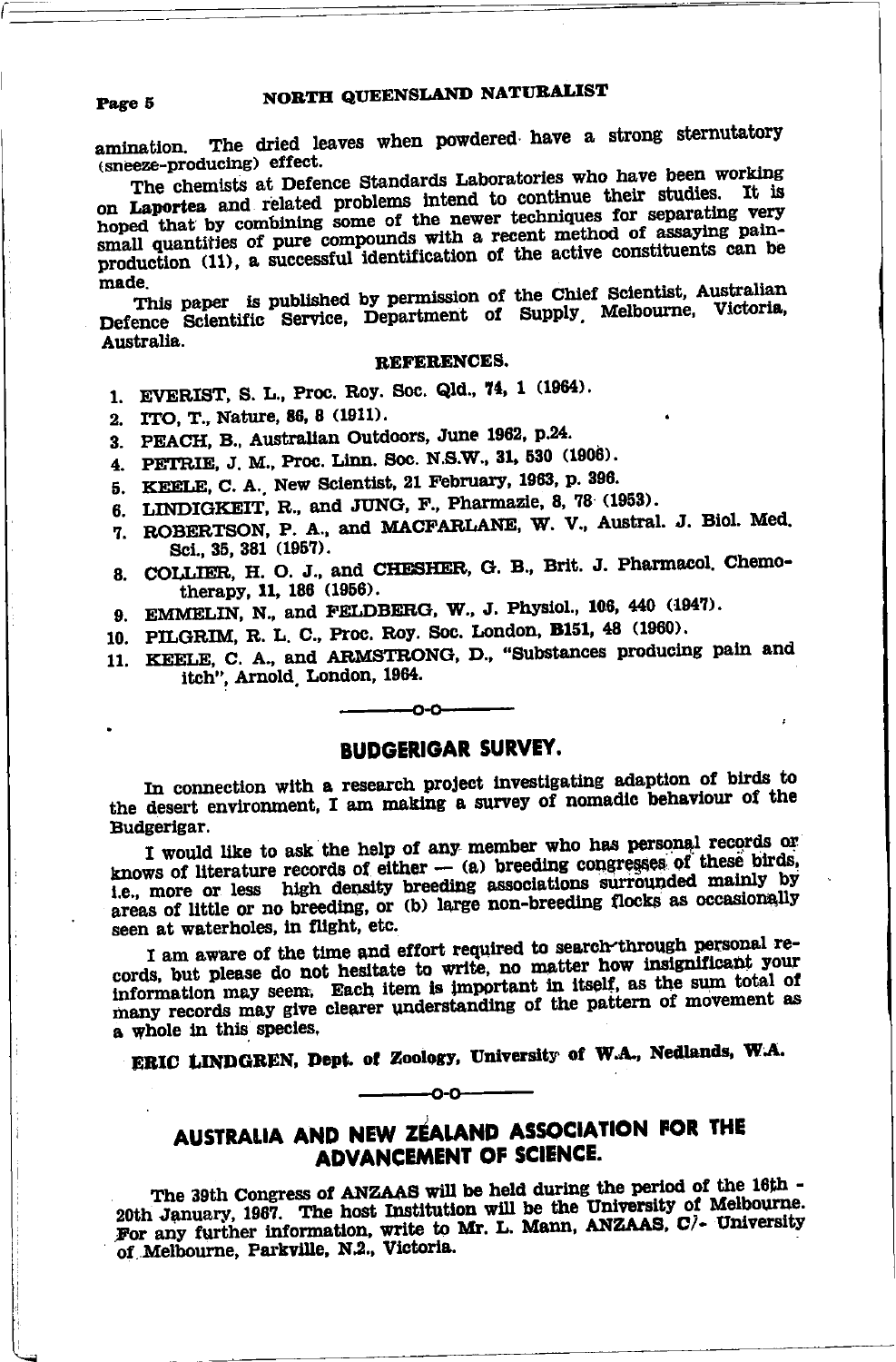### FLECKER HERBARIUM APPEAL

As you may know, the North Queensland Naturalists' Club was founded 11 in Cairns in 1932 by the late Doctor Hugo Flecker, a prominent radiologist in North Queensland, and an eminent naturalist.<br>Dr. Flecker continued as President of the Club until his death, and under

his guidance contact was established and maintained with many similar organ-<br>isations in many countries throughout the world.

However his greatest achievement for the Club was the establishment of an Herbarium, now known as the Flecker Herbarium. This fine botanical record of North Queensland flora, built up by the Doctor and his associates, contains over fourteen thousand classified specimens. The value to naturalists of this world-known collection will be readily recognised.

Since Dr. Flecker's death the Herbarium has been maintained by our members but at present it lacks a qualified custodian. A Queen'sland botanist, Mr. Leonard Brass, a member of the Advisory Board of the Archbold Exped. itions of the American Museum of Natural History, plans to return to Australia in June of this year when he will live in Cairns and take charge of, and perhaps add to, the Flecker Herbarium.<br>We are, however, faced with a p

Harbour Board. Impending development plans for the site on which the building stands envisage its early demolition. Therefore we must acquire new premises to house the Herbarium specimens and records. We are endeavouring t

at a low rental and to purchase for removal to the site, or to build, a small building adequate for our present needs.

Unfortunately we have insufficient funds to finance this proposal.

our intention is to seek financial support from business houses (mostly old established firms) in Cairns and other North Queensland towns for what is, in effect, a project to preserve a valuable asset to the area. Our init financial requirement is estimated as two thousand Australian dollars (£1,000 Australian.)<br>We take the liberty of also appealing to the many kindred organizations

and other institutions who receive this journal, and who are in a position to do so, to assist us in this very worthwhile project  $-$  the preservation of the do so, to assist us in this very worthwhile project — the preservation of the<br>valuable material contained within the Flecker Herbarium. Your help would<br>be greatly appreciated.

be greatly appreciated.<br>Contributions, which will be acknowledged in future issues of the North<br>Queensland Naturalist, should be forwarded to the Treasurer, North Queensland<br>Naturalists' Club, Box 991. P.O., Cairns, Queens

A. J. CASSELS, President.

**EOOK REVIEW.**<br>AUSTRALIAN NATURE TRAIL, by Vincent Serventy. Georgian House.

 $-0.0-$ 

In America visitors to national parks have specially marked trails on which to walk. Along these are informative labels which tell something of the animals, plants and other features of the area. Occasionally only numbers are used and the visitor is given a booklet at the beginning of the trail which has the information printed against the appropriate numbers. Vincent Serventy's "Australian Nature Trail" is a similar guide. Starting

from the sea and then moving to the bush and the desert, it describes the highlights of the animals and plants of these regions. Black and white illust-<br>rations amplify the text. The chapters have been chosen from some of

ory features seen by Vincent Serventy in over twenty years of study in various parts of Australia.

Page 6